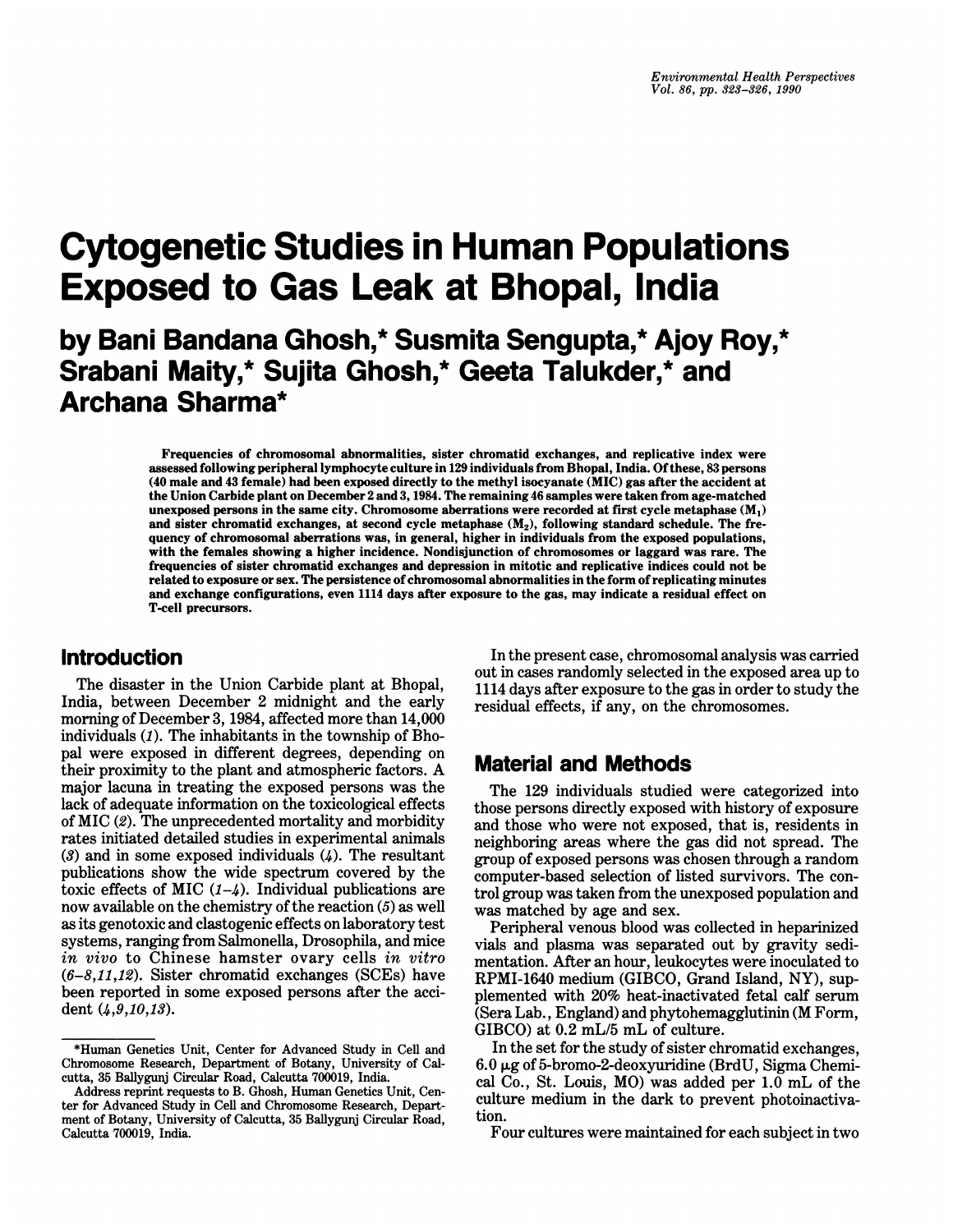replicate sets in the dark at 37°C. The period of incubation was 48 hr for the study of chromosome aberrations and 72 hr for SCEs; 2 hr before termination of the culture, colchicine (40  $\mu$ g/mL) was added to each cul-After further incubation for 2 hr, cells were centrifuged into pellets and treated successively in hypotonic solution (0.09% NaCl in deionized water) and fixative (methanol acetic acid 3:1) for 25 to 30 min at 37°C. The cells were centrifuged and resuspended in fixative three times. Air-dried slides were prepared and stained in Giemsa according to the standard procedure  $(14-16)$ with slight modifications as required.

The slides were coded and scored blind by two observers. The parameters recorded in each subject were  $(17-22)$ :  $\alpha$ ) chromosomal abnormalities (including damaged cells; total aberrations with and without gaps, breaks per damaged cell) recorded in 100 first-cycle scattered metaphases  $(M_1)$  per subject; b) sister chromatid exchanges in 50 scattered complete second-cycle metaphases ( $\tilde{M}_2$ ) per subject; and c) cell cycle kinetics in 200 metaphases per subject. Parameters included replicative index  $(RI)$  and cell cycle metaphases in first  $(\overline{M}_1)$ ,

#### Results and Discussion

Chromosomal aberrations were found to occur in statistically higher frequencies in the exposed group as compared to the control, especially in female subjects (Table 1). The types of abnormalities recorded were chromosome breaks, gaps, dicentrics, rings, and triradial and quadriradial configurations. Persistent, replicating minute chromosomes and quadriradial configurations were seen even after 1114 days (Figs. 1-4). In general, the number of breaks per cell was higher in exposed females as compared to unexposed ones. In males the difference was not significant. These observations are contradictory to the record of the higher incidence of micronuclei in male mice subjected to MIC in vivo (7,8).

Table 1. Effect of methyl isocyanate-chromosomal aberration related to sex.

| <b>Sex</b>     | Exposed type   | Number of                |      | Total                      | Breaks/cell <sup>a</sup>     | Aberration/                    |                              |
|----------------|----------------|--------------------------|------|----------------------------|------------------------------|--------------------------------|------------------------------|
|                |                | subjects<br>Cells scored |      | damaged cells <sup>a</sup> | $+$ Gaps                     | $-$ Gaps                       | damaged cell <sup>a</sup>    |
| Male           | Exposed        | 39                       | 4141 | $5.77 \pm 1.99$            | $0.072 \pm 0.024$            | $0.064 \pm 0.023$              | $1.27 \pm 0.32$              |
|                | Unexposed      | 20                       | 1884 | $5.49 \pm 1.83$            | $0.068 \pm 0.031$            | $0.056 \pm 0.025$              | $1.22 \pm 0.24$              |
| Female         | <b>Exposed</b> | 43                       | 3963 | $6.74 \pm 2.42$            | $0.094 \pm 0.027$            | $0.077 \pm 0.025$              | $1.44 \pm 0.37$              |
|                | Unexposed      | 27                       | 2336 | $5.46 \pm 2.16*$           | $0.063 \pm 0.032^{\ddagger}$ | $0.050 \pm 0.021^*$            | $1.15 \pm 0.36$ <sup>+</sup> |
| Male<br>Female | <b>Exposed</b> | 39                       | 4141 | $5.77 \pm 1.99$            | $0.072 \pm 0.024$            | $0.064 \pm 0.023$              | $1.27 \pm 0.32$              |
|                |                | 43                       | 3963 | $6.74 \pm 2.42$            | $0.094 \pm 0.027^{\ddagger}$ | $0.077 \pm 0.025$ <sup>*</sup> | $1.44 \pm 0.37*$             |
| Male           | Unexposed      | 20                       | 1884 | $5.49 \pm 1.83$            | $0.068 \pm 0.031$            | $0.056 \pm 0.025$              | $1.22 \pm 0.24$              |
| Female         |                | 27                       | 2336 | $5.46 \pm 2.16$            | $0.063 \pm 0.032$            | $0.050 \pm 0.021$              | $1.15 \pm 0.36$              |

<sup>a</sup>Figures are expressed as mean  $\pm$  SD significant in Student's t test.

 $\frac{1}{2}p<0.001$ .



 $\frac{1}{2}$   $\frac{1}{2}$   $\frac{1}{2}$   $\frac{1}{2}$   $\frac{1}{2}$   $\frac{1}{2}$   $\frac{1}{2}$   $\frac{1}{2}$   $\frac{1}{2}$   $\frac{1}{2}$   $\frac{1}{2}$   $\frac{1}{2}$   $\frac{1}{2}$   $\frac{1}{2}$   $\frac{1}{2}$   $\frac{1}{2}$   $\frac{1}{2}$   $\frac{1}{2}$   $\frac{1}{2}$   $\frac{1}{2}$   $\frac{1}{2}$   $\frac{1}{2}$   $\blacksquare$  $\ddot{\cdot}$  ,  $\ddot{\cdot}$  $\mathbf{E}$  $\mathcal{L}$   $\mathcal{L}$  $\ddot{\phantom{1}}$ 

FIGURE 1. Replicating minutes.

FIGURE 2. Quadriradial and dicentric configurations.

 $*_{p<0.05}$ .

 $tp<0.01$ .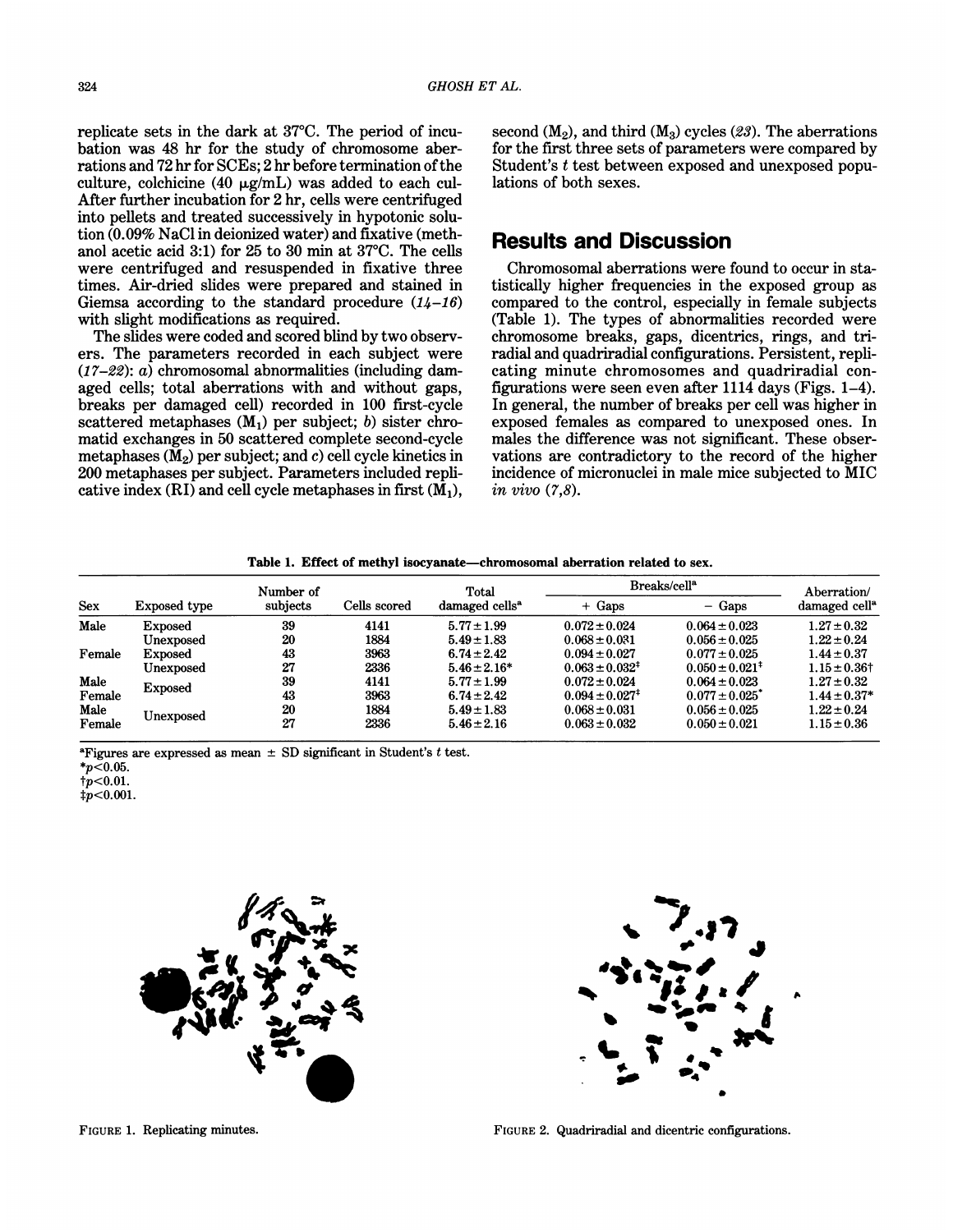



FIGURE 3. Endoreduplication.

FIGURE 4. Sister chromatid exchange.

|            |                |                    |                    | <b>Total SCEs</b> | Range of       | <b>SCEs/cell</b> |  |
|------------|----------------|--------------------|--------------------|-------------------|----------------|------------------|--|
| <b>Sex</b> | Exposure type  | Number of subjects | Total cells scored | counted           | SCEs<br>Mean   | $Mean \pm SD$    |  |
| Male       | <b>Exposed</b> | 40                 | 1537               | 15722             | $5.40 - 19.17$ | $10.69 \pm 3.41$ |  |
|            | Unexposed      | 19                 | 925                | 10770             | $6.46 - 17.67$ | $11.61 \pm 1.92$ |  |
| Female     | <b>Exposed</b> | 42                 | 1473               | 15307             | $5.94 - 19.82$ | $10.87 \pm 3.49$ |  |
|            | Unexposed      | 26                 | 1159               | 13796             | $6.60 - 23.39$ | $12.54 \pm 3.57$ |  |
| Male       |                | 40                 | 1537               | 15722             | $5.40 - 19.17$ | $10.69 \pm 3.41$ |  |
| Female     | <b>Exposed</b> | 42                 | 1474               | 15307             | $5.94 - 19.82$ | $10.87 \pm 3.49$ |  |
| Male       |                | 19                 | 925                | 10770             | $6.46 - 17.67$ | $11.61 \pm 1.92$ |  |
| Female     | Unexposed      | 26                 | 1159               | 13796             | $6.67 - 23.39$ | $12.54 \pm 3.57$ |  |

|  |  |  | Table 2.  Effect of methyl isocyanate—sister chromatid exchanges (SCEs) related to sex. |  |  |  |  |  |  |
|--|--|--|-----------------------------------------------------------------------------------------|--|--|--|--|--|--|
|--|--|--|-----------------------------------------------------------------------------------------|--|--|--|--|--|--|

The frequencies of SCEs did not differ markedly between exposed and unexposed populations. In general, the range was above the baseline ranges of 4 to 14 per cell reported earlier (24). The range of SCEs, number of breaks per cell, and percentage of cells with SCE could not be related to exposure or the sex of the person (Table 2). These observations do not support an earlier isolated report of increased frequency of SCEs in individuals exposed to MIC during the Bhopal accident (10). In another communication, no relation has been observed to factors such as smoking, alcohol intake, and pregnancy (13). The replicative index was not altered significantly between the exposed and unexposed populations.

The study indicates an apparent increase in the frequency of chromosomal aberrations in exposed females 1114 days after exposure to the gas. Since the selection was made as double blind in order to facilitate independent checks by two observers, the history and clinical features (if any) of these cases have not yet been fully related to the observations. The incidence of chromosomal alterations like dicentrics, rings, and quadriradial configurations even after 1114 days may indicate persistent clastogenic effects. Because the lesions induced by chemicals are mostly S dependent for expression in the subsequent divisional cycle, the damaged Tlymphocytes may remain circulating for long periods, and these aberrations can be observed only if the cells are stimulated to divide in vitro (25). The results are comparable to those obtained following exposure to pdioxane (26).

Some of the females with persistent chromosomal aberrations have a history of fetal loss, which may have been the consequence of exposure to MIC. None of them has been exposed to any other known clastogenic agent except a single chest X-ray. The majority of the exposed females studied were housewives and the males were day laborers.

At present the observations are not complete and more needs to be done. In assessing the effects of exposure to toxic chemicals such as MIC, the sex of the subject and the physiological and nutritional status as well as other compounding factors such as genetic composition have to be taken into account (27,28). The persistence of aberrations even after 1114 days indicates the possibility of a higher susceptibility to chromosome damage of persons exposed to MIC.

#### REFERENCES

- 1. Government of India. Report on the Factors Related to Bhopal Toxic Gas Leakage. Government of India, December. 1985.
- 2. Kimmerle, G. and Eben, A. Toxicity of methyl isocyanate and how to determine the quantity of air. Arch. Toxicol. 20: 235-241 (1964).
- 3. National Toxicology Program. The toxicity of methyl isocyanate. Environ. Health Perspect. 72: 1-200 (1986).
- 4. Bhopal gas tragedy. Bhopal gas disaster: clinical and experimental studies. Ind. J. Exp. Biol. 26: 204 (1988).